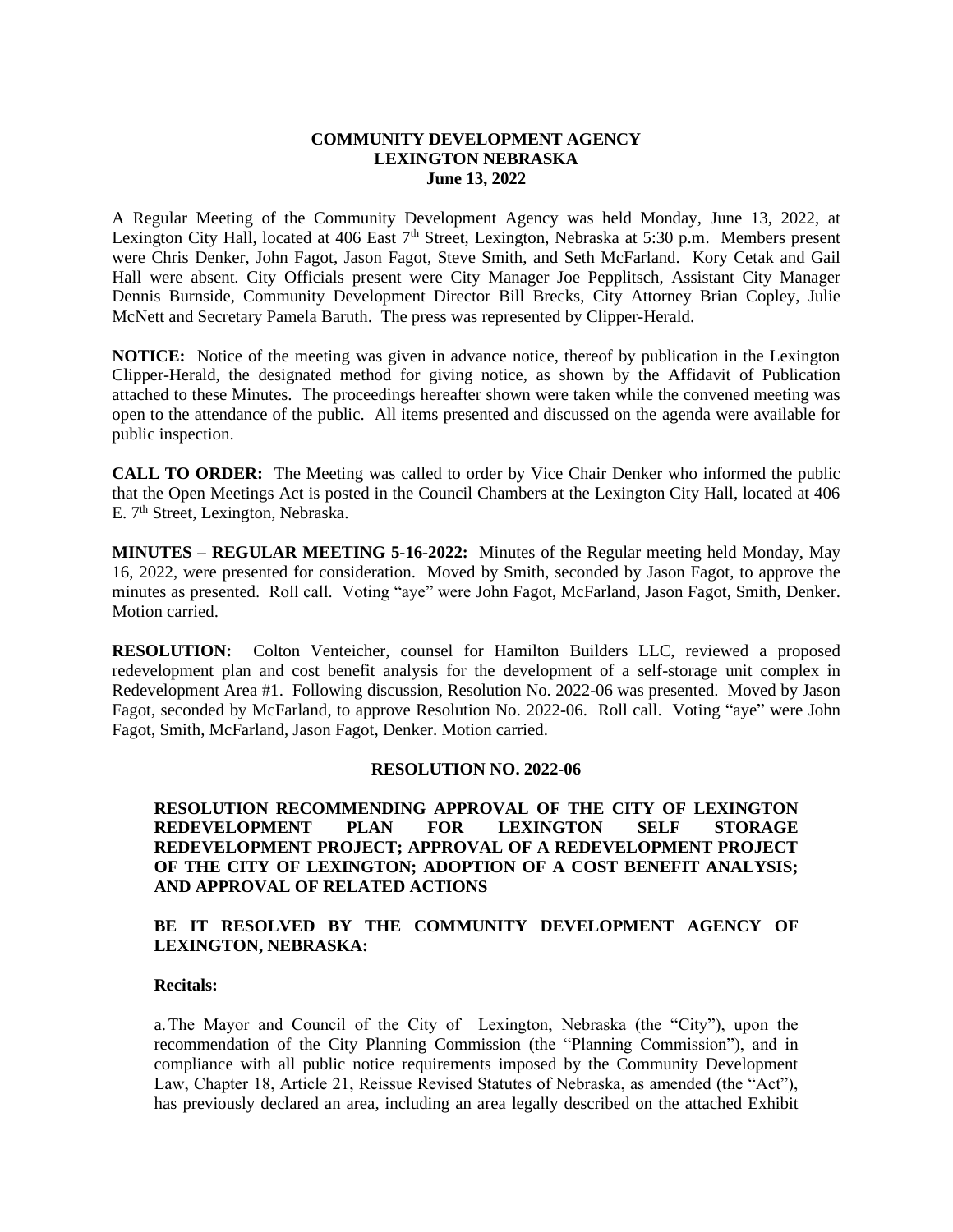"A" (the "Redevelopment Area"), to be blighted and substandard and in need of redevelopment; and

b.Pursuant to and in furtherance of the Act, the City of Lexington Redevelopment Plan for Lexington Self Storage Redevelopment Project (the "Redevelopment Plan") has been prepared and submitted to the Community Development Agency of Lexington, Nebraska, (the "Agency") by Hamilton Builders, LLC (the "Redeveloper"), a copy of which is on file in the office of the Lexington City Clerk, and is incorporated herein by this reference, for the purpose of redeveloping the Redevelopment Project Area; and

c.Pursuant to the Redevelopment Plan, the Agency would agree to incur indebtedness and make a grant for the project specified in the Redevelopment Plan (the "Project"), in accordance with and as permitted by the Act; and

d.Pursuant to Section 18-2113 of the Act, the Agency has conducted a cost benefit analysis of the Project (the "Cost Benefit Analysis"), which is included as a part of the Redevelopment Plan; and

f. The Agency has received the resolution of the Lexington Planning Commission recommending approval of the Redevelopment Plan, a copy of which is attached hereto as Exhibit "B"; and

g. The Agency has made certain findings and has determined that it is in the best interests of the Agency and the City to approve the Redevelopment Plan, approve the Redevelopment Project, and approve the transactions contemplated by the Redevelopment Plan.

# **Resolved that:**

- 1. The Agency has considered and hereby determines that the proposed land uses and building requirements in the redevelopment project area are designed with the general purpose of accomplishing, in conformance with the general plan, a coordinated, adjusted, and harmonious development of the city and its environs which will, in accordance with present and future needs, promote health, safety, morals, order, convenience, prosperity, and the general welfare, as well as efficiency and economy in the process of development, including, among other things, adequate provision for traffic, vehicular parking, the promotion of safety from fire, panic, and other dangers, adequate provision for light and air, the promotion of the healthful and convenient distribution of population, the provision of adequate transportation, water, sewerage, and other public utilities, schools, parks, recreational and community facilities, and other public requirements, the promotion of sound design and arrangement, the wise and efficient expenditure of public funds, and the prevention of the recurrence of insanitary or unsafe dwelling accommodations or conditions of blight.
- 2. In accordance with the Act, the Agency has conducted and adopts the Cost Benefit Analysis for the Project, which is incorporated into the Redevelopment Plan, and finds (i) the Redevelopment Plan uses funds authorized in section 18-2147 of the Act, (ii) the redevelopment project in the Redevelopment Plan would not be economically feasible without the use of tax-increment financing, (iii) the redevelopment project would not occur in the community redevelopment area without the use of tax-increment financing, and (iv) the costs and benefits of the redevelopment project, including costs